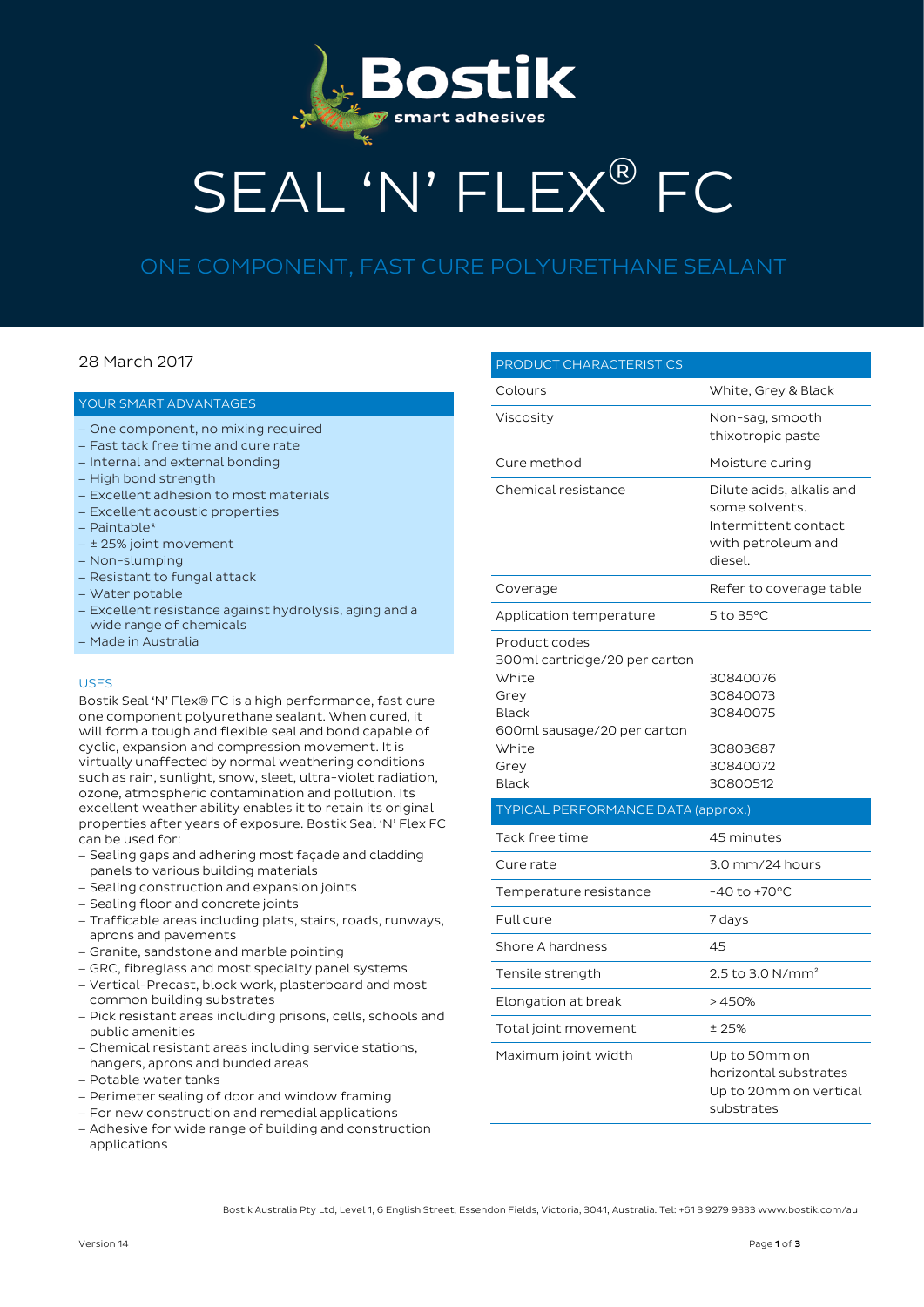# BOSTIK SEAL 'N' FLEX® FC

#### DIRECTIONS FOR USE

Read and understand the Safety Data Sheet before using this product. SDS can be acquired by visiting www.bostik.com.au or by scanning the relevant QR code on pack.

#### SURFACE PREPARATION

1. Clean and dry all surfaces by removing foreign matter and contaminants such as laitance oil, dust, grease, frost, water, dirt, old sealants, curing agents and any protective coating

2. Porous substrates should be cleaned by grinding saw cutting or blast cleaning (sand or water)

3. Non-porous and plastic surfaces should be cleaned by solvent or mechanical means

4. Dust and loose particles should be vacuum cleaned

5. Cleaning solvents should not be allowed to air dry or evaporate without being wiped with a clean, dry cloth

#### Priming

Priming of all surfaces is recommended to achieve stated performance properties.

#### Porous substrates:

1. Absorbent or porous substrates will allow a bead of water to easily soak into and wet out the surface of the substrate

2. For maximum performance on porous surfaces and in all periodically immersed and submerged applications, use Bostik N49 Primer (refer to the Bostik N49 Primer Technical Data Sheet)

3. Porous substrates not subject to immersion or ponded water e.g. vertical expansion joints in concrete or masonry structures so not require priming if clean, dry and uncontaminated

#### Non-porous substrates:

1. Non-absorbent substrates will cause a bead of water to be retained on the surface of the substrate as a raised droplet. The droplet does not easily soak into the surface of the substrate.

2. Bostik N40 Primer is recommended for non-porous plastic and metal substrates e.g. u-PVC outlets and pipe work, brass, copper fittings, stainless steel trays and flashings (refer to the Bostik N40 Primer Technical Data Sheet).

3. Prime all plastics and metallic non-porous substrates with Bostik N40 Primer using the two-cloth method described in the Bostik N40 Primer Technical Data Sheet.

## APPLICATION

Bostik Seal 'N' Flex FC should be dispensed from either the cartridge or sausage by means of a caulking gun.

#### Cartridge application:

1. Pierce the membrane at the top of the top of the cartridge and screw on the nozzle

2. Cut the nozzle to give the required angle and bead size

3. Place the cartridge in a caulking gun and squeeze the trigger

#### Sausage application:

1. Clip the end of the sausage and place in a barrel gun 2. Screw the end cap and nozzle onto the barrel gun 3. Use the trigger to extrude the sealant. To stop; depress the catch plate.

Apply Bostik Seal 'N' Flex FC in a continuous operation using enough pressure to properly fill the joint. Tool

off the surface of the sealant with an appropriate sized spatula or trowel. Apply sufficient pressure to leave a smooth, consistent surface and ensure maximum contact with the interface of the joint.

#### Construction adhesive applications:

Bostik Seal N Flex FC does not need to be applied to both surfaces to be bonded, but both surfaces must be prepared in accordance with preparatory work. Apply in beads or daubs to the prepared substrate. Materials being adhered can be bonded immediately or left open for up to 15 minutes after application prior to bonding. If no mechanical fixing is to be used in conjunction with adhesive, clamping is necessary until full cure is achieved. Use only enough sealant to achieve adequate bond (dependent on surface texture). Excess sealant can be removed by dry cloth or solvent wipe before curing. If adhesive is to be exposed, smooth off with spatula or putty knife to flush finish.

#### Construction sealant applications:

Bostik Seal N Flex FC is especially suitable for vertical joint sealing or in flooring applications such as saw cuts jointing. More joint movement can be accommodated in a thin bead of sealant than in a thick bead. The ratio of joint width of sealant to depth should be 2:1. The use of a bond breaker prevents undesirable three-sided adhesion. Open cell polyurethane foam or closed cell polyethylene foam rod is the recommended back up material to control correct sealant geometry. Install back up material or joint filler, as specified. Apply Bostik Seal N Flex FC continuously using positive pressure to properly fill and seal the joint. Tool the sealant with adequate pressure to spread the sealant against the back up material and onto the joint sides. Excess sealant should be wiped from all surfaces while still uncured. Remove any masking tapes prior to sealant curing.

#### Joint sealing hints:

- Always use backing rod for correct sealant geometry and contact with the substrate
- Prime after the installation of the backing rod
- Ensure maximum adhesion to bond face and depth to width ratio of 1:1 up to 12mm and 1:2 from 12– 50mm
- Tool sealant to achieve concave shape

# Seal N Flex 1 ة Concrete Ñ  $\begin{array}{ccccccccccccc} \circ & \circ & \circ & \circ & \circ \end{array}$ **backing rod**

W = between 12 to 50mm

#### COVERAGE

The estimated lineal metre yield per pack size is recommended in the following table and is dependent on substrate conditions.

| <b>JOINT SIZE</b> | 5mm x           | $20mm \times$    |
|-------------------|-----------------|------------------|
| $(D \times W)$    | 6 <sub>mm</sub> | 10 <sub>mm</sub> |
| 300ml             | 10 Lineal       | 2.3 Lineal       |
| Cartridge         | metres          | metres           |
| 600ml             | 20 Lineal       | 4.4 Lineal       |
| Sausage           | metres          | metres           |

W=Joint width (mm), D=Joint depth (mm), L=Length (metres)

Bostik Australia Pty Ltd, Level 1, 6 English Street, Essendon Fields, Victoria, 3041, Australia. Tel: +61 3 9279 9333 www.bostik.com/au